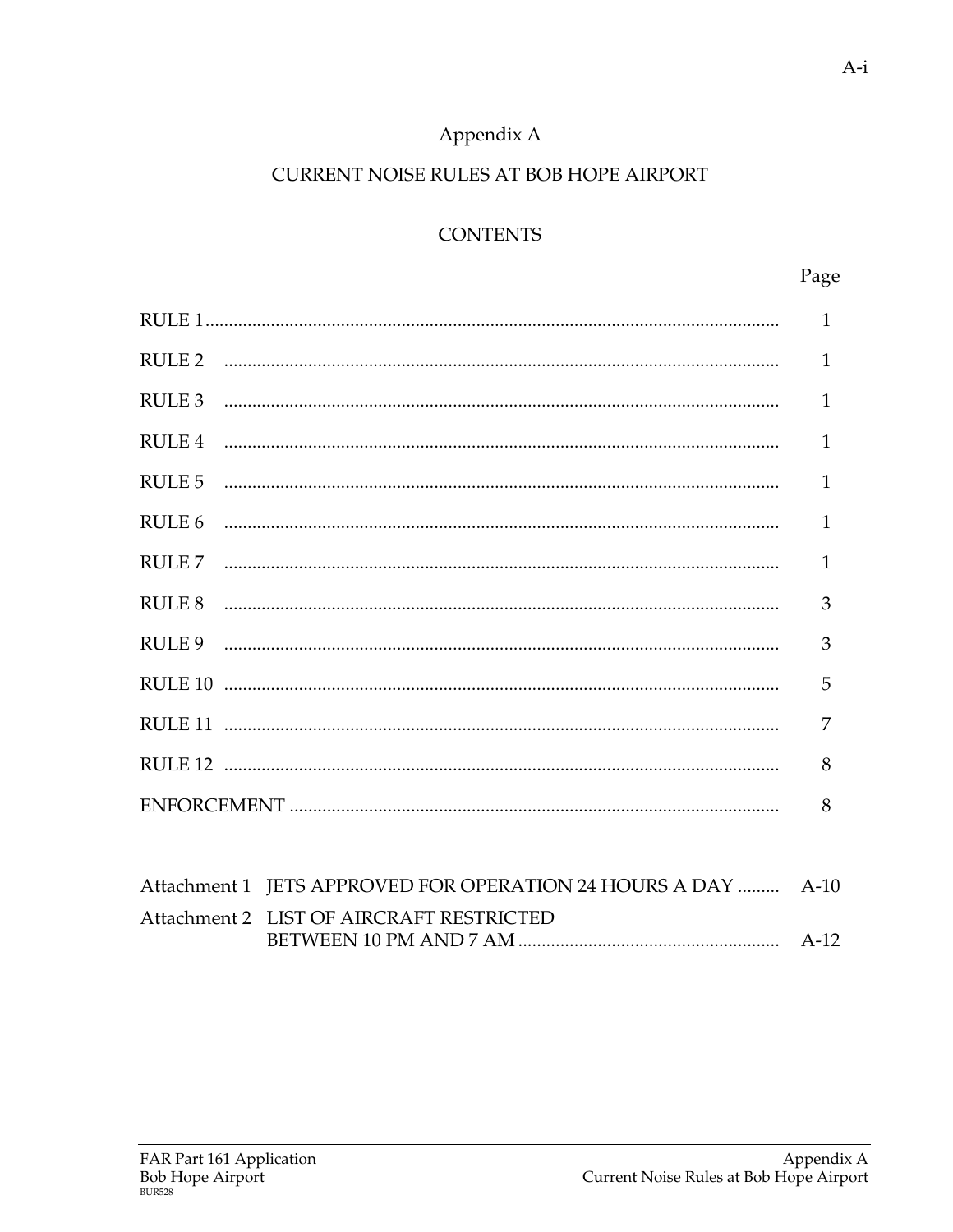# **Appendix A**

# **CURRENT NOISE RULES AT BOB HOPE AIRPORT**

The Airport Authority's noise rules are quoted in this section.

### **RULE 1**

 All subsonic transport category airplanes and all subsonic turbojet powered airplanes regardless of category operating at the Burbank Airport shall be in compliance with all Federal Air Regulations respecting noise, as the same may be amended from time to time.

## **RULE 2**

 Each air carrier jet operator shall implement appropriate FAA approved takeoff and arrival procedures consistent with the standards of Case 9A as contained in the Final Environmental Impact Statement approved by FAA on September 12, 1977.

#### **RULE 3**

 All other jet operators shall use the National Business Aircraft Association's noise abatement procedures established January 1978.

#### **RULE 4**

 Each air carrier that operates, for any reason, after 10:00 p.m. or before 7:00 a.m. shall pay the full amount of any costs charged to or incurred by the Authority for maintaining the crash rescue service on duty.

## **RULE 5**

 *Repealed* February 24, 1986.

## **RULE 6**

 Each aircraft operator and maintenance and repair facility shall adhere to the Authority Engine Test Run Up Policy as contained in the Airport Operations Manual, as the same may be amended from time to time.

## **RULE 7**

 A. No air carrier shall: (1) inaugurate any operations; (2) implement any increase in operations; (3) substitute aircraft types producing higher noise levels for aircraft already in service (except on a temporary basis because of emergency maintenance, weather, payload, or other unanticipated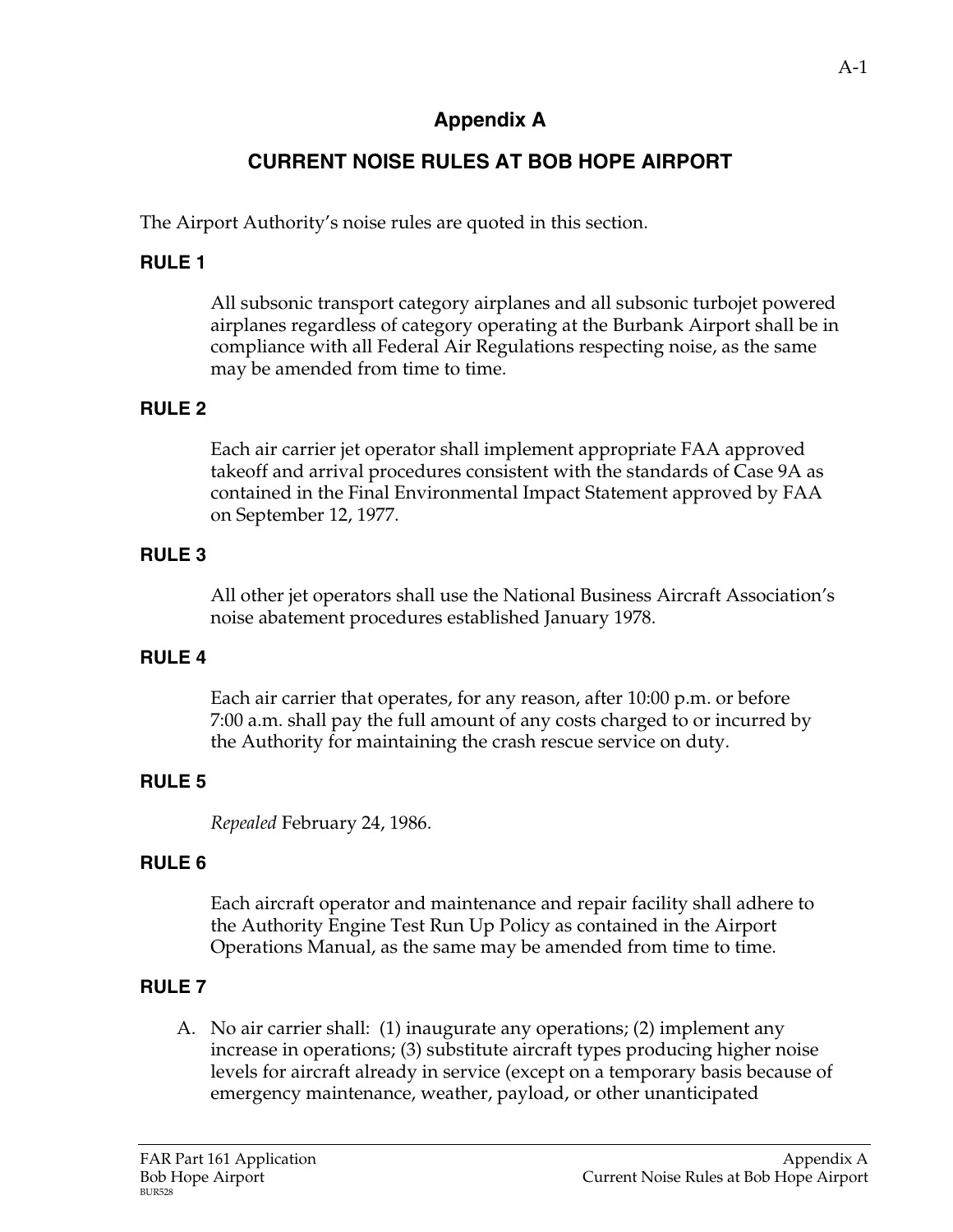conditions beyond the carrier's control); or (4) substitute aircraft which do not comply with the Stage 3 requirements of F.A.R. Part 36 for aircraft which meet those requirements (except on a temporary basis because of emergency maintenance, weather, payload, or other unanticipated conditions beyond the carrier's control) without having first obtained the written approval of the Commission, which approval shall not be granted except upon a determination by the Commission that such proposed operations or increase will not result in or contribute to an increase in the noise impact area of the Airport from all aircraft operations based on the annual CNEL of 70 for the period ending June 30, 1978.

- B. As used herein, the term "operations" shall mean takeoffs and landings other than emergency procedures or takeoffs or landings resulting from the use of the Airport as weather alternate. The term "weighted operations" shall mean operations weighted on the basis of time of occurrence as provided in Section 5006 of the California Noise Standards, 21 Cal. Admin. Code Section 5000 et. seq. As used herein, noise levels are defined as sound exposure levels measured at, or calculated for, Airport noise monitor system positions.
- C. Any air carrier desiring to: (1) inaugurate any operations; (2) implement any increase in operations or weighted operations; (3) substitute aircraft types producing higher noise levels for aircraft types already in service (except on a temporary basis because of emergency maintenance, weather, payload, or other unanticipated conditions beyond the carrier's control); or (4) substitute aircraft which do not comply with the Stage 3 requirements of F.A.R. Part 36 for aircraft which meet those requirements (except on a temporary basis because of emergency maintenance, weather, payload, or other unanticipated conditions beyond the carrier's control) Pursuant to Part (A) hereof shall, not less than 30 days prior to the proposed effective date of such service apply in writing for permission to the Airport Operations Committee. Such application shall include information as to the nature of the proposed operations or increase, and the projected effect thereof on the Airport's June 30, 1978 noise impact area and other material which the applicant air carrier wishes to bring to the attention of the Operations Committee. Upon review of the application and such other information as it deems appropriate, the Operations Committee shall recommend to the Commission that it grant or deny the permission requested, or any portion thereof. The Commission shall consider the recommendation of the Operations Committee, together with any other additional information which the applicant air carrier desires to present to it, and act thereon at its next regularly scheduled meeting.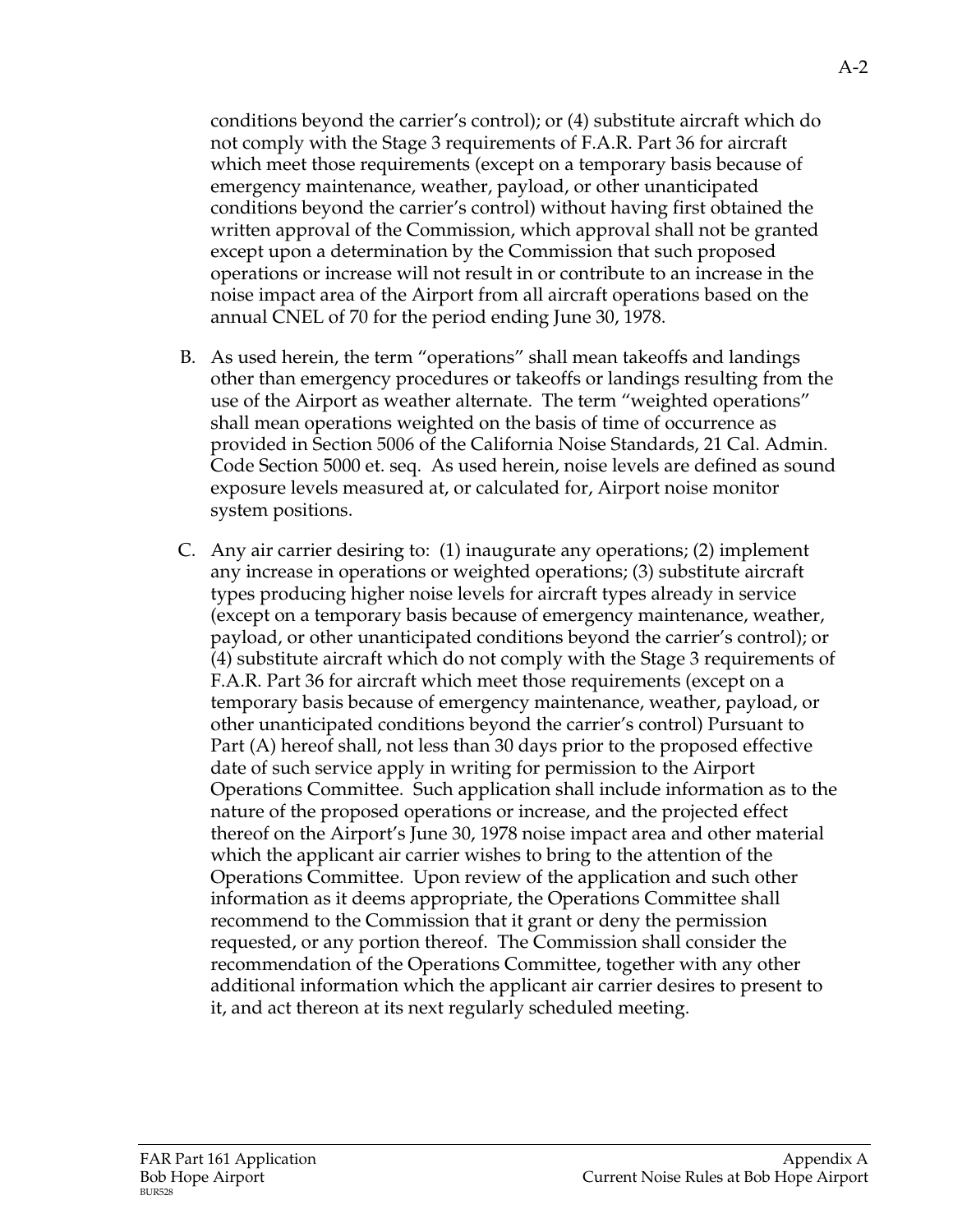- D. The Commission may approve an application, in whole or in part, for a period not to exceed one year from the commencement of such approved operations or weighted operations. Any air carrier desiring to continue such operations or weighted operations beyond said period shall have the burden of demonstrating to the Commission prior to the expiration thereof that such increase did not result in or contribute to an increase in the Airport's June 30, 1978 noise impact area.
- E. Any air carrier violating the provision of this Rule may, in the discretion of the Commission and in addition to any other remedies, including injunctive remedies available, be subject to civil penalties in the amount of One Thousand Dollars (\$1,000) for each operation which has not been approved by the Commission pursuant to the provisions of this Rule.

- A Between the hours of 10:00 p.m. and 7:00 a.m.:
	- 1. No intersection takeoffs shall be permitted;
	- 2. No maintenance engine run-ups shall be permitted, unless a delay of such maintenance engine run-up would cause an aircraft to arrive and/or depart after 10:00 p.m. in the succeeding 24 hour period; and
	- 3. No flight training operations, including practice instrument approaches and touch-and-go operations, shall be permitted.
- B. Any pilot in command or maintenance facility violating the provisions of these Rules may, in the discretion of the Commission, and in addition to other remedies (including injunctive remedies) available, be subject to civil penalties for each violation of this Rule as follows: (1) For the first violation, One Thousand Two Hundred Twenty-three Dollars (\$1,223); (2) For subsequent violations, One Thousand Seven Hundred Seventy Eight Dollars (\$1,778).

## **RULE 9**

A. Except as provided in Parts (B) and (C) hereof, no aircraft may land at or take off from the Burbank-Glendale-Pasadena Airport between the hours of 10:00 p.m. and 7:00 a.m.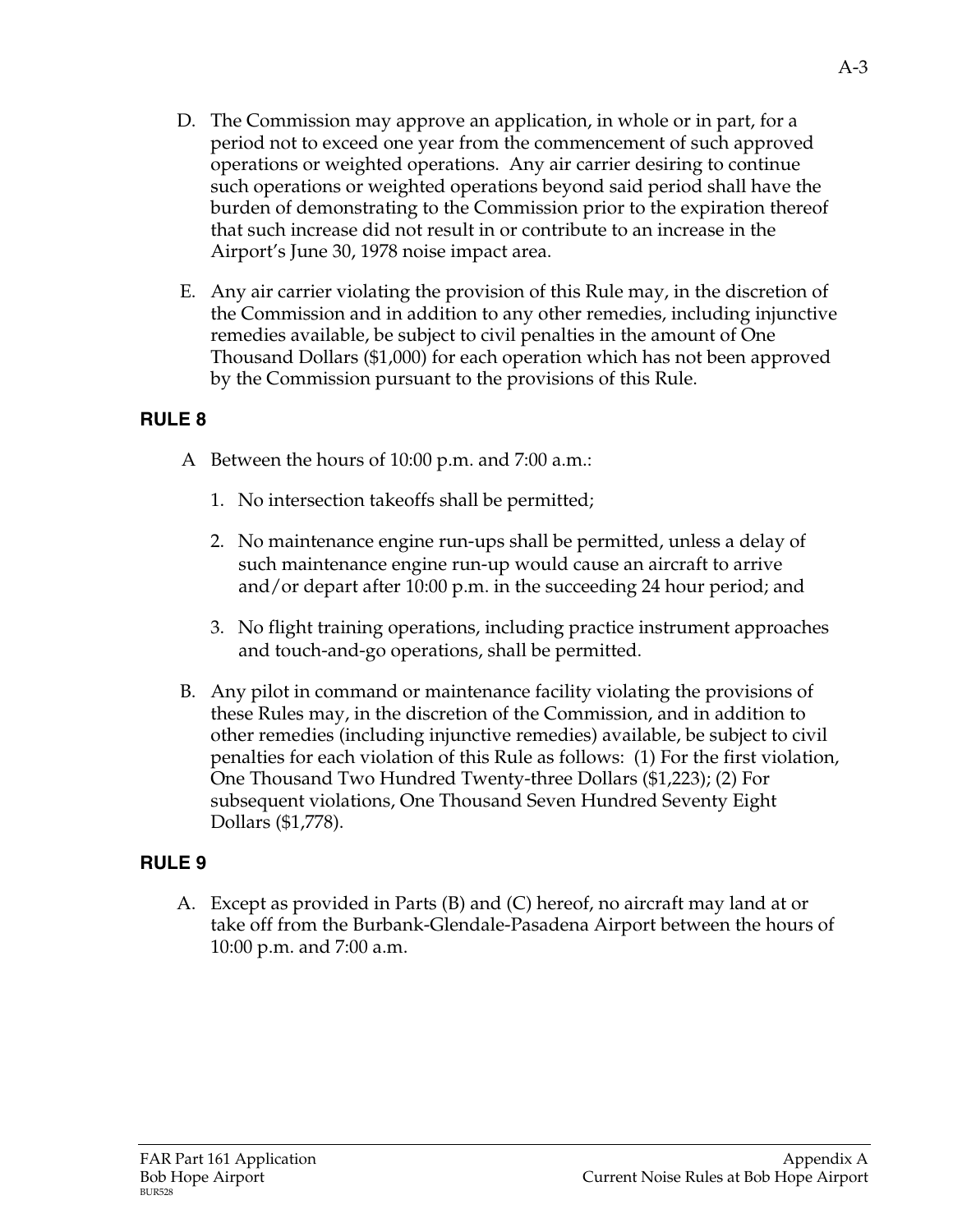- B. The following aircraft shall be permitted to land at and take off from the Burbank-Glendale-Pasadena Airport between the hours of 10:00 p.m. and 7:00 a.m.:
	- 1. Public aircraft, military aircraft, aircraft owned or operated by the armed forces of the United States, and aircraft operated in support of military operations.
	- 2. Aircraft operated by commercial air carriers whose schedules comply with Rule 7 of these Rules and Regulations.
	- 3. Aircraft, other than those listed in FAA Advisory Circular 36-1B or 36-2A, whose total rated maximum brake or shaft horsepower is 200 or less.
	- 4. Propeller-driven aircraft whose certificated takeoff weights are 12,500 pounds or less and whose measured or estimated flyover noise levels, as contained in FAA Advisory Circular 36-1B or 36-2A (as said Advisory Circulars may be revised, supplemented, or replaced from time to time), are equal to or less than 85.6 dBA.
	- 5. Aircraft whose estimated sideline noise levels, as set forth in FAA Advisory Circular 36-3 (or in any revision, supplement, or replacement thereof listing sideline noise levels), are equal to or less than:
		- a. for aircraft whose noise levels have been determined at a sideline distance of 450 meters, 82.2 dBA;
		- b.for aircraft whose noise levels have been determined at a sideline distance 0.25 nautical miles, 82 dBA; and
		- c.for four-engine aircraft whose noise levels have been determined at a sideline distance of 0.35 nautical miles, 79.1 dBA.
	- 6. Aircraft whose maximum noise levels, under normal operating conditions and procedures, have been determined by the Airport Authority, upon a showing by the aircraft manufacturer or operator, are equal to or less than either:
		- a.when measured or estimated at a sideline distance of 450 meters, 0.25 nautical miles, or 0.35 nautical miles pursuant to F.A.R. Part 36 Appendix C, 82.2 dBA, 82 dBA, or 79.1 dBA, as applicable respectively, or
		- b.when measured or estimated at a flyover altitude of 1,000 feet pursuant to F.A.R. Part 36 Appendix F, 85.6 dBA.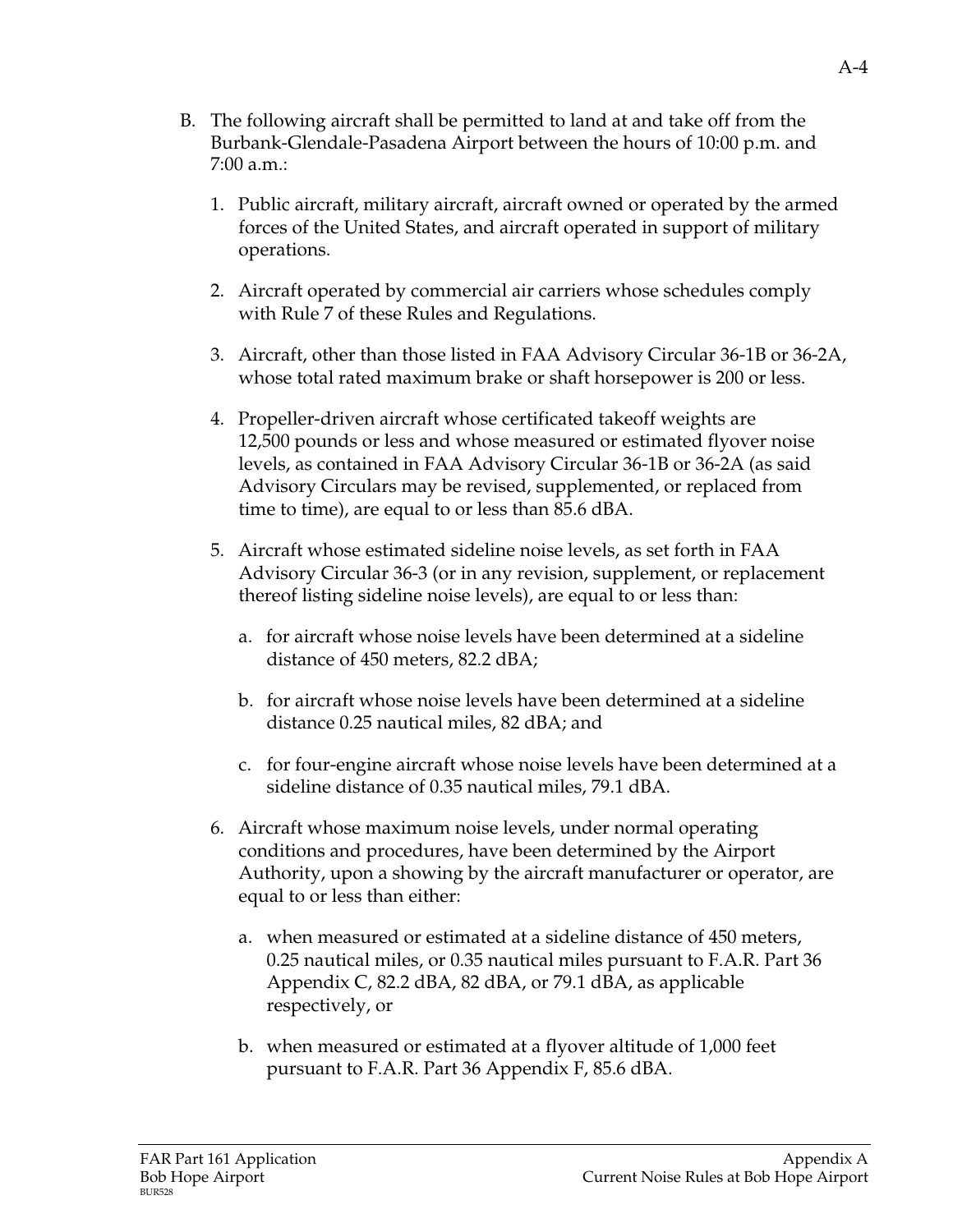- C*.* Aircraft other than those specified in Paragraph (B) shall be permitted to land at or take off from the Burbank-Glendale-Pasadena Airport between the hours of 10:00 p.m. and 7:00 a.m. only under the following circumstances:
	- 1. In the event such landing and/or takeoff results from the existence of a declared emergency;
	- 2. In the event such landing and/or takeoff results from the use of the airport as a weather alternate; and
	- 3. In the event such landing and/or takeoff results from a weather, mechanical, or air traffic control delay; provided however, that this exception shall not authorize any landing or takeoff between the hours of 11:00 p.m. and 7:00 a.m.
- D. Upon the request of the Airport Authority, the aircraft operator or pilot in command shall document or demonstrate the precise emergency conditions resulting in a landing and/or takeoff between the hours of 10:00 p.m. and 7:00 a.m. or the precise weather, mechanical, or air traffic control conditions resulting in a landing and/or takeoff between the hours of 10:00 p.m. and 11:00 p.m.
- E*.* Any aircraft operator or pilot in command violating the provisions of this Rule may, in the discretion of the Commission, and in addition to any other remedies (including injunctive remedies) available, be subject to civil penalties in the amount of *Three Thousand Five hundred-fifty seven dollars (\$3,557)* for each unauthorized landing and each unauthorized takeoff.

A. Except as provided in Parts (B) and (C) hereof, no aircraft operating pursuant to an Operating Certificate issued by the Federal Aviation Administration may land at or take off from the Burbank-Glendale-Pasadena Airport.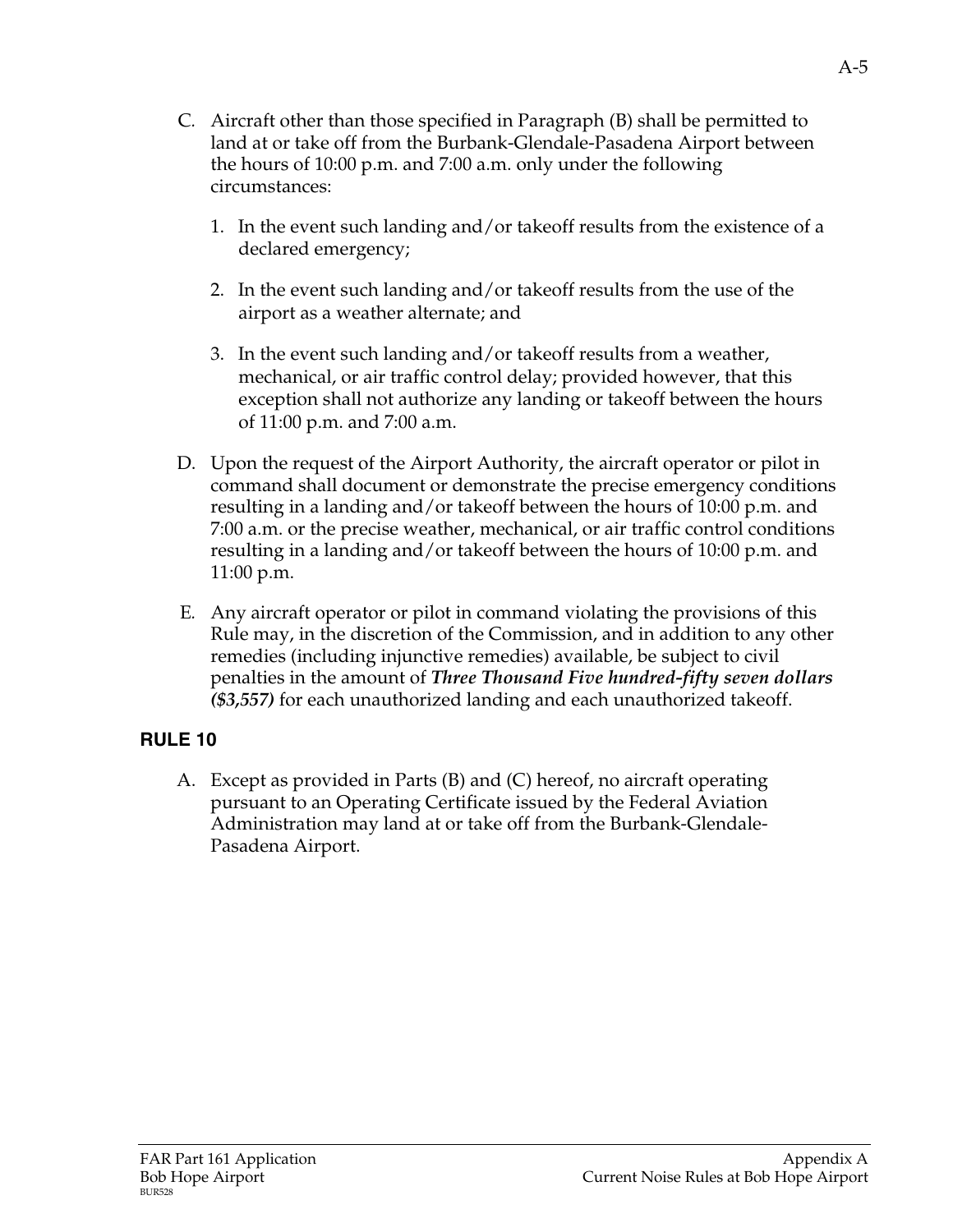- B*.* The following aircraft operated pursuant to an Operating Certificate issued by the Federal Aviation Administration shall, subject to all other applicable Rules and Regulations, be permitted to land at and take off from the Burbank-Glendale-Pasadena Airport:
	- 1. Transport category large airplanes and turbojet powered airplanes certificated under F.A.R. Part 36 or ICAO Annex 16 whose certificated sideline noise levels are equal to or less than:
		- a.for aircraft whose certificated noise levels have been determined at a sideline distance of 0.25 nautical miles, 105.0 effective perceived noise decibels;
		- b.for aircraft whose certificated noise levels have been determined at a sideline distance of 450 meters, 105.1 effective perceived noise decibels; and
		- c. for four-engine aircraft whose certificated noise levels have been determined at a sideline distance of 0.35 nautical miles, 103.5 effective perceived noise decibels.
	- 2. Aircraft whose average sound exposure levels (SEL) on takeoff from Runway 15, under normal operating conditions and procedures, as measured at Airport Monitoring Stations 1, 2, and 3, are equal to or less than 104.5 dB, determined as follows:
		- a,for aircraft types regularly operating at the Airport during the year ending June 30, 1981, the average level shall be determined from the energy average of the SEL values measured at Monitoring Stations 1, 2, and 3 during April, May, and June, 1981.
		- b. for aircraft types not regularly operating at the Airport during the year ending June 30, 1981, the aircraft operator shall submit estimates of the energy average SEL values expected at Monitoring Stations 1, 2, and 3, accompanied by noise level and takeoff performance calculations sufficient to show the basis for obtaining the estimates. Where the average combined noise level estimates fall within the range of 101.5 to 104.5 dB, the Airport shall have the option of allowing the aircraft to operate at the Airport for a demonstration period of 90 days. The noise levels measured at Stations 1, 2, and 3 during this 90-day demonstration period shall be the basis for determining whether or not the aircraft meets the noise limits under this Part. The permission granted under this Part (B) (3) (b) shall continue only for so long as the approved aircraft continues to be operated at an average combined noise level at or below 104.5 dB as set forth above.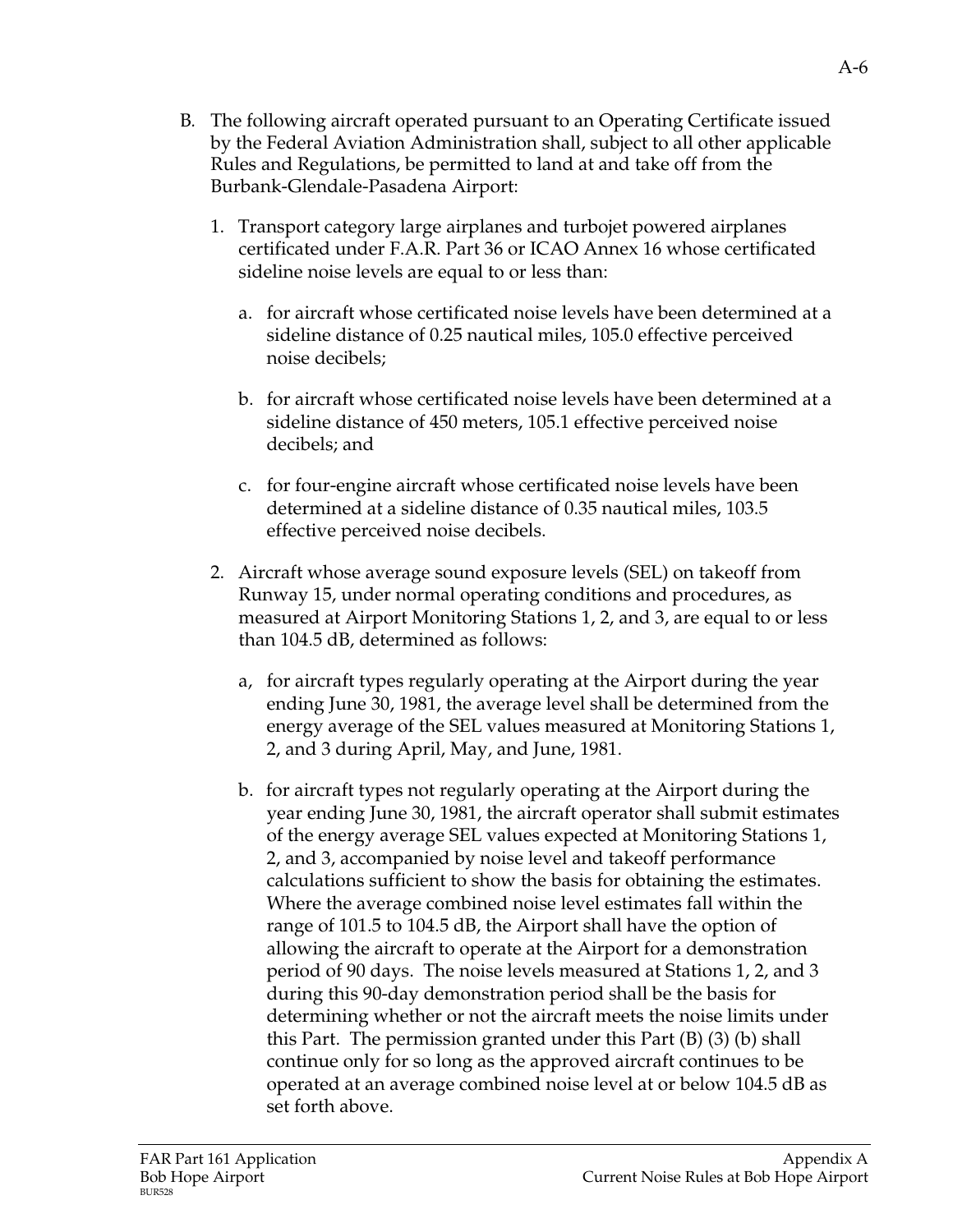- C. Aircraft operated pursuant to an Operating Certificate issued by the Federal Aviation Administration, whose noise levels exceed the limits specified in Part (B) shall be permitted to land at and take off from the Burbank-Glendale-Pasadena Airport only under the following circumstances:
	- 1. In the event such landing and takeoff results from the existence of a declared emergency;
	- 2. In the event such landing and takeoff results from use of the Airport as a weather alternative; or
	- 3. In the event such landing and takeoff occurs in connection with FAA certificated maintenance, repair and modification.
- D. Upon request of the Airport Authority, the aircraft operator or pilot in command shall document or demonstrate the precise emergency conditions or FAA certificated maintenance, repair, or modification resulting in the landing and takeoff of an aircraft whose noise levels exceed those set forth in Part (B) above.
- E. Any aircraft operator or pilot in command violating the provisions of this Rule may, in the discretion of the Commission, and in addition to any other remedies (including injunctive remedies) available, be subject to civil penalties in the amount of One Thousand Dollars (\$1,000) for each unauthorized landing and takeoff.

Subject to the provisions of Rule 7 of these Rules and Regulations:

- A. No air carrier shall inaugurate or reinstitute scheduled turbojet operations at the Burbank-Glendale-Pasadena Airport ("the Airport"), except as provided in Part C below, unless all turbojet operations of that carrier are to be conducted solely with aircraft which comply with the noise level criteria of F.A.R. Part 36 Stage 3 (section C36.5 (a) (3) of Appendix C), as the same may be revised, supplemented, or replaced from time to time ("Stage 3 aircraft").
- B*.* Each air carrier that has continuously provided scheduled passenger service at the Airport using non-Stage 3 aircraft since March 1, 1982, shall:
	- 1. Utilize only Stage 3 aircraft in increases in its scheduled turbojet operations above the number of such operations in effect on June 30, 1982;
	- 2. Conduct at least twenty-five percent (25%) of its scheduled turbojet operations with Stage 3 aircraft until March 31, 1986; and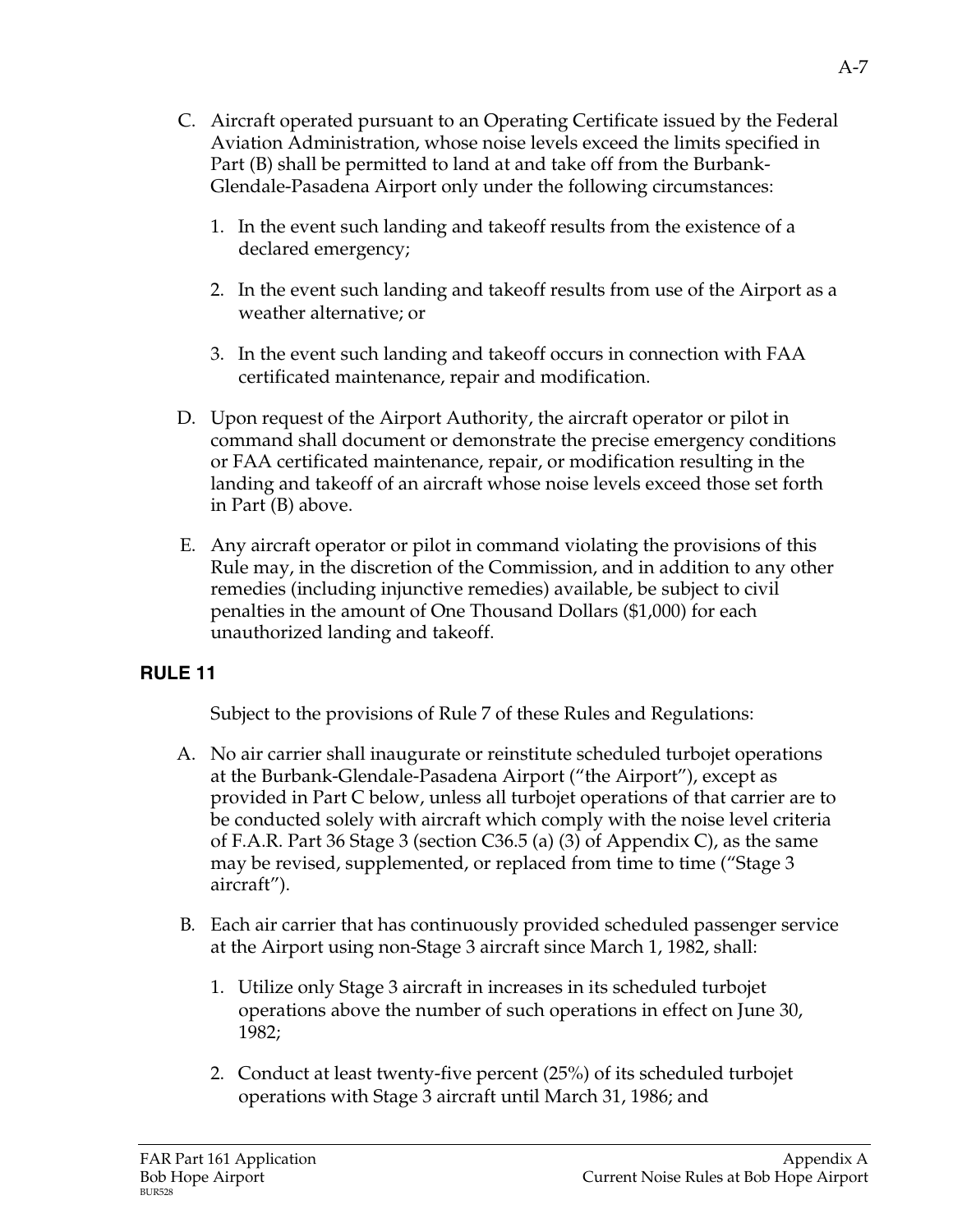- 3. From April 1, 1986, to March 31, 1987, conduct at least fifty percent (50%) of its scheduled turbojet operations with Stage 3 aircraft.
- C*.* Air carriers seeking to inaugurate or reinstitute scheduled passenger operations at the Airport between the effective date of this Rule and March 31, 1987, will be permitted to make use of non-Stage 3 aircraft to the extent such aircraft may be used during that period by air carriers that have continuously utilized such aircraft at the Airport in scheduled passenger service since March 1, 1982, if the air carrier seeking to inaugurate or reinstitute scheduled passenger service demonstrates that the non-Stage 3 aircraft sought to be utilized will produce, at the average gross weight reasonably expected in operations at the Airport, an energy average Sound Exposure Level ("SEL") no greater than 98 decibels at Airport Monitoring Stations 1, 2, and 3 for departures on Runway 15 and no greater than 93 decibels at Station 9 for arrivals on Runway 7.
- D. After March 31, 1987, each air carrier providing scheduled passenger service at the Airport shall conduct one hundred percent (100%) of its scheduled turbojet operations with Stage 3 aircraft.
- E. Air carriers may substitute higher noise level aircraft in operations required to be flown with lower noise level aircraft only if the required lower noise level aircraft is removed from service on a temporary basis for unanticipated conditions beyond the carrier's control, but only for so long as is necessary to correct such unanticipated conditions.
- F. Each scheduled air carrier shall demonstrate, in writing, its intention and ability to fulfill the requirements of the Rule not less than 30 days prior to the commencement (including reinstitution) of scheduled passenger service or any proposed increase in operations at the Airport. Each such air carrier shall also, upon request of the Authority, provide written documentation of the reasons for and duration of any substitution of aircraft pursuant to Part E hereof.

In the event one or more clauses, sections or provisions of these Rules shall be held to be unlawful, invalid or unenforceable, the remainder of such Rule (or Rules) shall not be affected thereby.

# **ENFORCEMENT**

The following procedures shall govern the enforcement of the Noise Abatement Rules.

1. Alleged violations of the Noise Abatement Rules shall be investigated by the Environmental Operations Manager or such other airport staff member as the Executive Director may designate.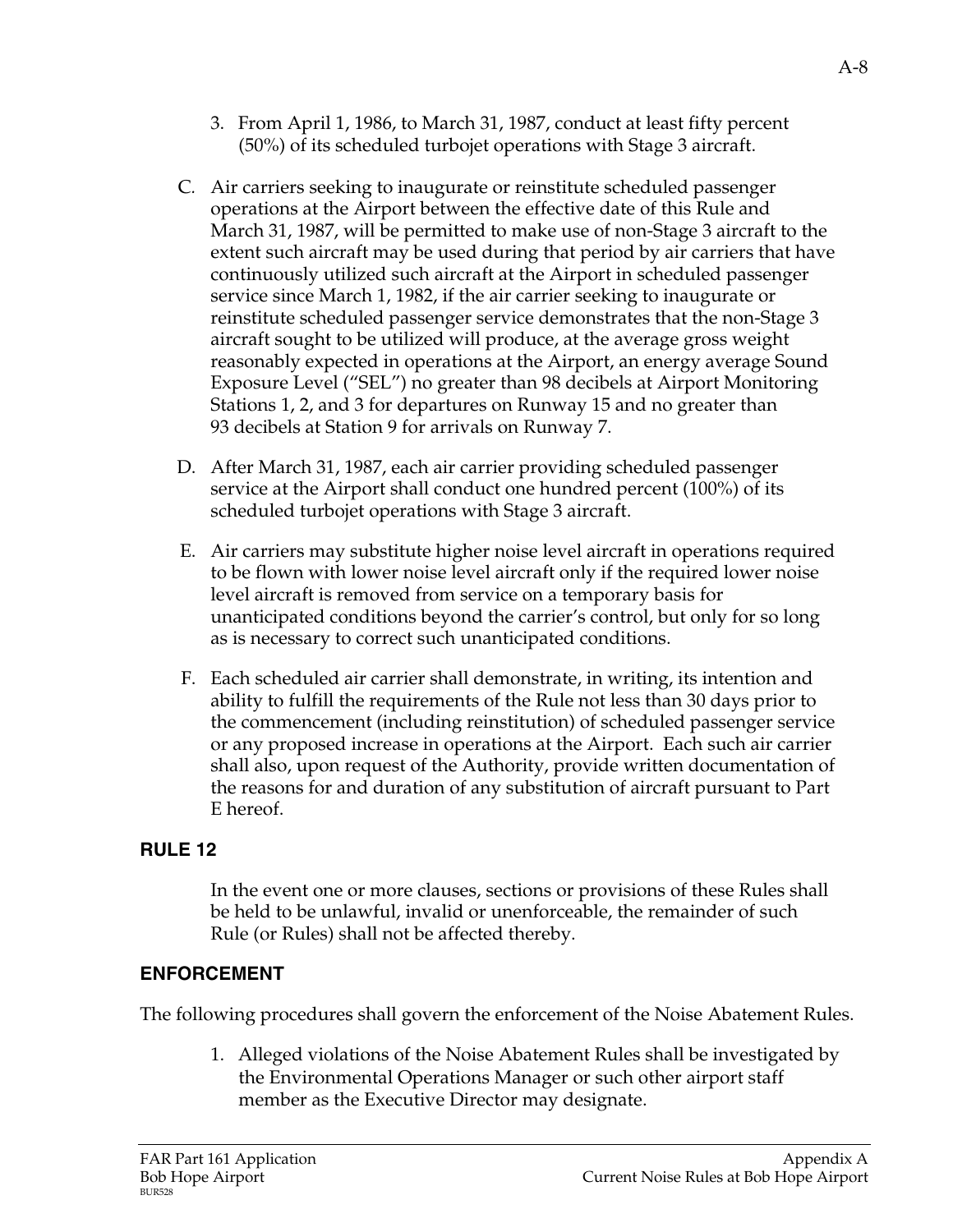- 2. In each instance of a potential violation identified by the Environmental Operations Manager, the Environmental Operations Manager shall notify the owner or operator of the aircraft in question. In the case of potential violations of Rules 8 or 9, or in any other instance in which a violation, if confirmed, would result in the imposition of a monetary fine or operational restriction, such notice shall be in writing and shall be delivered by certified mail or other form of registered delivery. Such written notice shall specify the nature of the alleged violation, the time, date and location of its occurrence, the rule allegedly violated, and shall include a copy or description of these enforcement procedures.
- 3. The owner or operator shall have fifteen (15) business days from the date of such notice to: pay the proposed fine; contest in writing the finding of a violation; or request in writing an informal conference with the Director, Environmental and Safety Programs ("Director"). The Director shall, based upon information received in writing or through an informal conference, determine whether a violation has occurred and shall promptly give written notice of such determination to the owner or operator.
- 4. The owner or operator shall have ten (10) business days from the date of such notice of determination to appeal the determination of the Director to the Authority's Operations Committee. Such appeal shall be in writing, submitted to the Environmental Operations Manager, and shall set forth all information the owner or operator believes necessary to support such appeal. The Operations Committee shall have the discretion to request further information from the owner or operator, either in writing or in person, and may affirm, overrule or modify the determination of the Director. The Operations Committee shall give written notice of its decision to the owner or operator.
- 5. The owner or operator may, within ten (10) business days of the date of the notice of decision of the Operations Committee, appeal that decision to the full Airport Authority Commission, by submitting a notice of appeal, together with such written information as it deems appropriate, to the Environmental Operations Manager. The Commission may request further information from the owner or operator, either in writing or in person, and may affirm, overrule or modify the decision of the Operations Committee. The Commission shall give written notice of its decision to the owner or
- G. Each scheduled air carrier violating the provisions of this Rule may, in the discretion of the Commission, and in addition to the other remedies (including injunctive remedies) available, be subject to civil penalties in the amount of Ten Thousand Dollars (\$10,000) for each day on which operations are conducted in violation of the provisions of this Rule.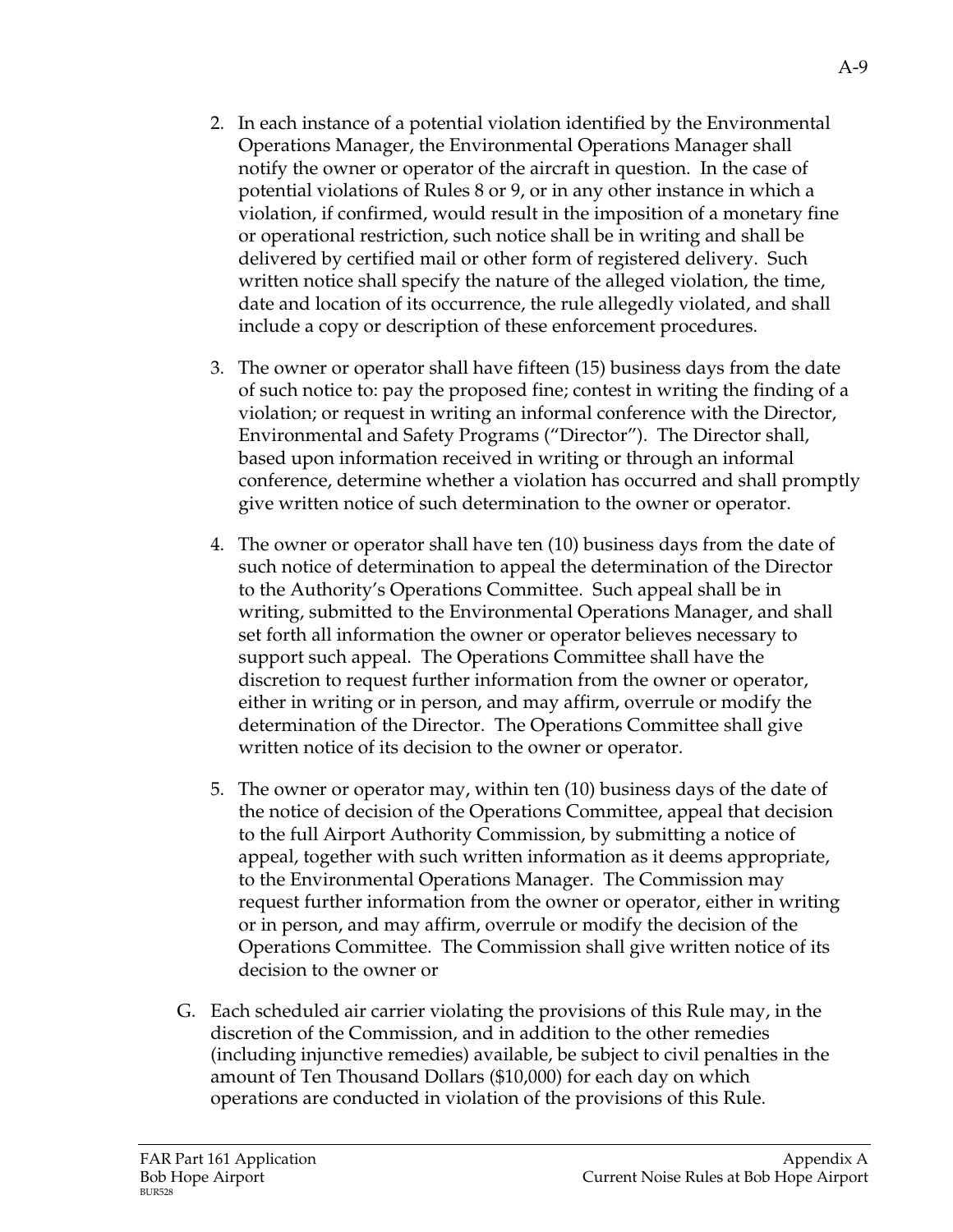## **JETS APPROVED FOR OPERATION 24 HOURS A DAY**

#### **Rule 9**

Between the hours of 10:00 p.m. to 7:00 a.m. (local time) daily, takeoffs and landings of "noisy" aircraft are prohibited. Operations caused by emergencies, use of the airport as a weather alternative, and for air traffic control delays are permitted. The following is a list of jet aircraft approved for 24-hour operations, which are **unaffected** by this rule:

| <b>Manufacturer</b>                             | Model (s)                                                                       |
|-------------------------------------------------|---------------------------------------------------------------------------------|
|                                                 |                                                                                 |
| <b>British Aerospace</b>                        | BAe 125-700 and 800 Hawker Jet with<br>Garrett TFE 731 Engines*                 |
|                                                 |                                                                                 |
| Viper engines do not comply.                    | *This aircraft has had several designations: DH125; BH125. Early Models with RR |
|                                                 |                                                                                 |
| Canadair Ltd.                                   | <b>Challenger Series</b><br><b>Global Express</b>                               |
|                                                 |                                                                                 |
| Cessna                                          | <b>Citation Series</b>                                                          |
|                                                 |                                                                                 |
| Dassault                                        | Falcon Series; all except the Falcon 20<br>without Garrett TFE731 engines       |
|                                                 |                                                                                 |
| Learjet                                         | 30 Series<br>40 Series<br>50 Series<br>60 Series                                |
|                                                 |                                                                                 |
| Gulfstream**                                    | G4<br>G <sub>5</sub>                                                            |
|                                                 |                                                                                 |
| $*$ condictoriation for the $O$ if the pool $M$ |                                                                                 |

#### **JET AIRCRAFT APPROVED FOR OPERATION 24 HOURS A DAY**

Special provisions for other Gulfstream Models: Models G2B and G3

• May be operated provided manufacturer's "Quiet Flying Procedures" are utilized **and** the gross weight of 55,500 pounds is not exceeded.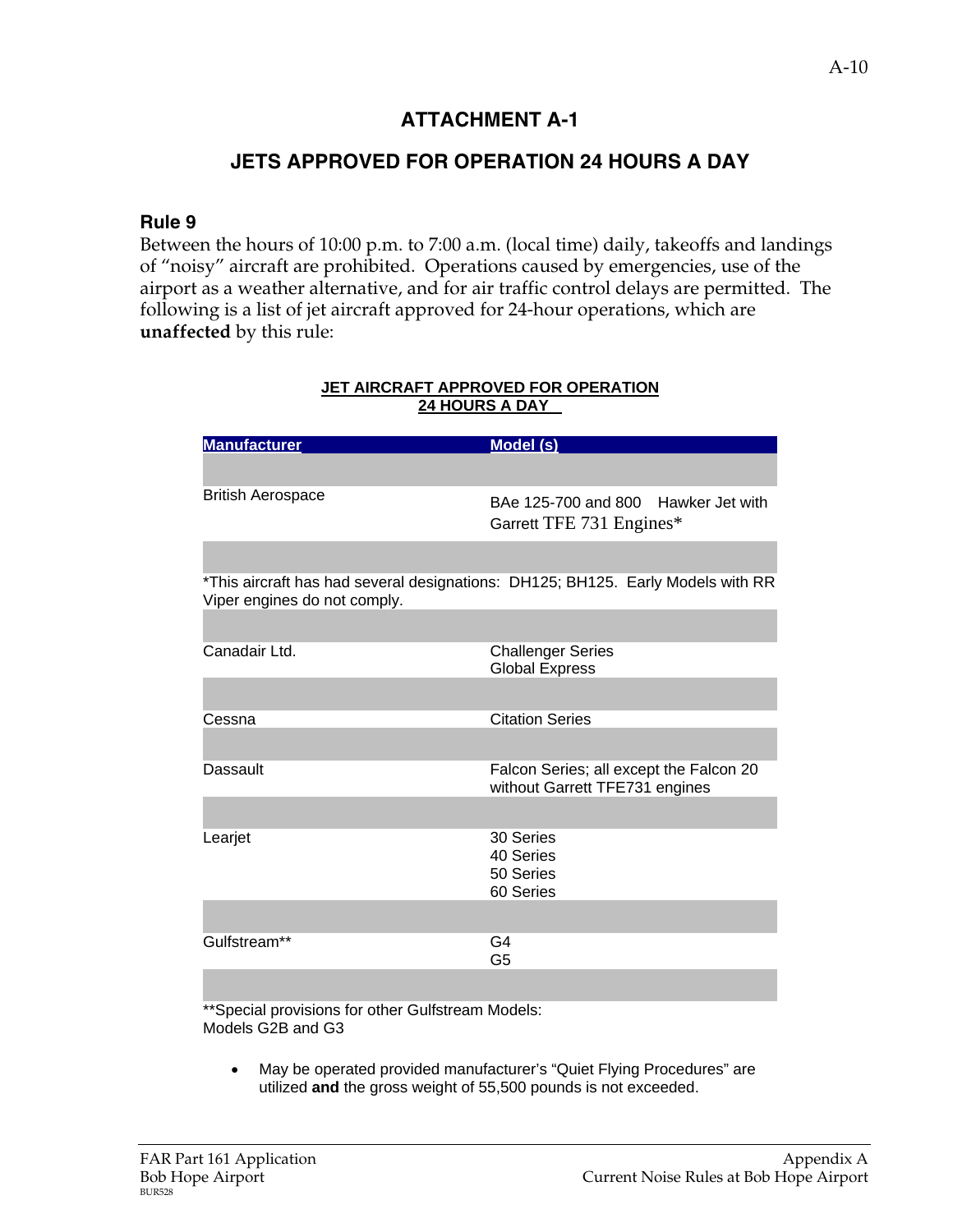Model G2 with "Hush Kit" or conical nozzles

• May be operated provided manufacturer's "Quiet Flying Procedures" are utilized **and** the gross weight of 47,000 pounds is not exceeded.

| <b>Israel Aircraft Industries</b> | 1124 Westwind<br>1125 Astra                 |
|-----------------------------------|---------------------------------------------|
|                                   |                                             |
| Lockheed                          | Jetstar 731<br>Jetstar II 1329-25           |
|                                   |                                             |
| <b>Beechcraft</b>                 | Model 400 Beechjet<br>Diamond I, II         |
|                                   |                                             |
| Sabreliner                        | NA 265-65 Series<br><b>NA 265-75 Series</b> |
|                                   | NA 265-with Garrett<br>TFE 731 Engines      |
|                                   |                                             |

Violations of these provisions carry with them monetary sanctions in amounts of up to \$3,258 per violation.

NOTE: If your jet aircraft is **NOT** listed above, it will be subject to violation if operated during nighttime hours (10:00 p.m. to 7:00 a.m.).

NOTE: These rules are not intended to interfere with the rights or responsibilities of the pilot-in-command concerning safety of flight.

Questions should be addressed to the Noise Management Office at (818) 840-8840.